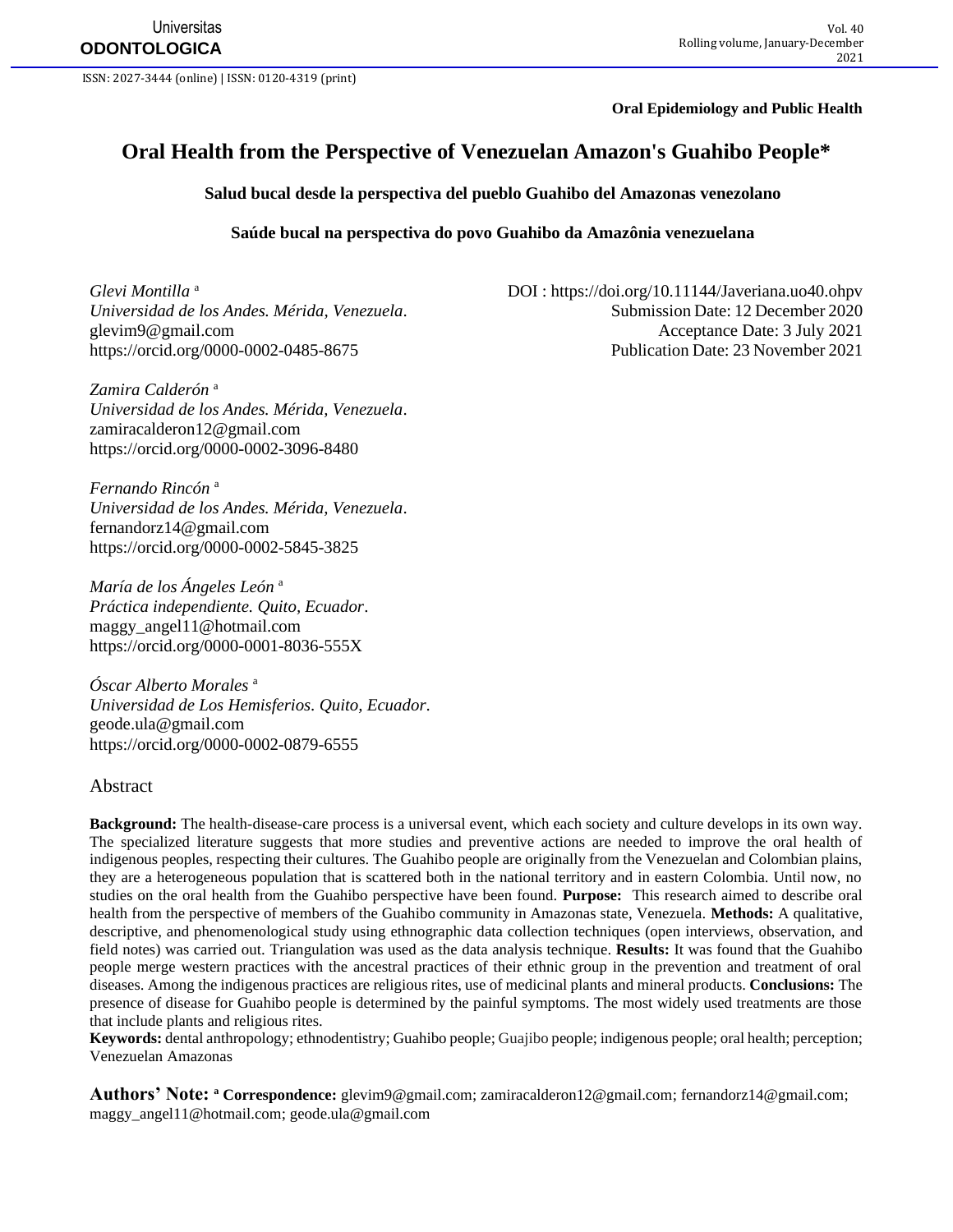#### Resumen

**Antecedentes:** El proceso salud-enfermedad-atención es un hecho universal, pero se desarrolla de forma particular en cada sociedad y cultura. La literatura sugiere que hacen falta más estudios y acciones preventivas tendientes a mejorar la salud bucal de los pueblos indígenas, respetando sus culturas. El pueblo Guahibo es originario de los llanos venezolanos y colombianos, es una población heterogénea que se encuentra diseminada tanto en el territorio nacional como en el este de Colombia. Hasta ahora, no se encontraron estudios sobre la salud bucal desde la perspectiva de los Guahibo. **Objetivo:** El objetivo de esta investigación fue describir la salud bucal desde la perspectiva de los miembros de la comunidad Guahibo estado Amazonas. **Métodos:** Se realizó un estudio cualitativo, descriptivo, de diseño técnicas etnográficas de recolección de datos (entrevistas abiertas, observación, notas de campo). Para el análisis de los datos, se empleó el método de triangulación. **Resultados**: Se encontró que el pueblo Guahibo fusiona las prácticas occidentales con las prácticas ancestrales propias de su etnia en la prevención y tratamiento de enfermedades bucales utilizando entre las prácticas autóctonas, los ritos religiosos, uso de plantas medicinales y productos minerales. **Conclusiones:** La presencia de enfermedad para el pueblo Guahibo es determinada por la sintomatología dolorosa. Los tratamientos más comúnmente utilizados son los que incluyen plantas y ritos religiosos.

**Palabras clave:** Amazonas venezolano; antropología bucal; etnoodontología; percepción; población indígena; pueblo Guahibo; pueblo Guajibo; salud bucal.

#### Resumo

**Antecedentes:** O processo de cuidados de saúde-doença é um facto universal, mas desenvolve-se de uma forma particular em cada sociedade e cultura. A literatura sugere que são necessários mais estudos e ações preventivas para melhorar a saúde oral dos povos indígenas, respeitando as suas culturas. O povo Guahibo é nativo das planícies venezuelana e colombiana, uma população heterogénea que se encontra dispersa tanto no território nacional como no leste da Colômbia. Até agora, não foram encontrados estudos sobre saúde oral na perspectiva do Guahibo. **Objetivo**: esta investigação visava descrever a saúde oral na perspectiva dos membros da comunidade Guahibo no estado do Amazonas. **Métodos:** Foi realizado um estudo qualitativo, descritivo, utilizando técnicas de recolha de dados etnográficos (entrevistas abertas, observação, notas de campo). Para a análise dos dados, foi utilizado o método de triangulação. **Resultados:** Constatou-se que o povo Guahibo funde práticas ocidentais com práticas ancestrais da sua própria etnia na prevenção e tratamento de doenças orais utilizando. Entre as práticas indígenas estão os ritos religiosos, o uso de plantas medicinais e produtos minerais. **Conclusões:** A presença da doença no povo Guahibo é determinada pelos sintomas dolorosos. Os tratamentos mais usados são aqueles que incluem plantas e rituais religiosos. **Palavras-chave:** Amazónia venezuelana; antropologia dentária; etnoodontologia; percepção; população indígena; povo Guahibo; povo Guajibo; saúde oral

### **INTRODUCTION**

The concept "people" refers to the set of features that characterize a human group in terms of their territory, history, culture, and ethnicity from which they builds a sense of identity (1-6). Indigenous peoples of Latin America are recognized as the direct descendants of the inhabitants of this region before the arrival of Europeans in the 15th century. These peoples have their own culture, language, and customs that differentiate them from the Creole way of life (the term "creole" refers to those who are not indigenous) (6).

With the western expansion at different times in history, many indigenous peoples suffered from sociocultural, economic, and political transformations (7). It is estimated there are between 45 and 50 million people of more than indigenous 600 groups living in 24 countries in America (the term "America" here refers to the whole continent from Alaska to Patagonia). The existence of these peoples constitutes the basis on which the plurality of multicultural, multiethnic, and multilingual societies in the region is built (8).

Based on the latest round of censuses available in Latin America, it is estimated that indigenous inhabitants in the region are 38 million, which represents around 7 % of the total population. Mexico, Guatemala, Peru, and Bolivia have the largest indigenous populations in absolute and percentage terms, concentrating more than 80 % of the total indigenous population (30 million). On the other side, Argentina, Venezuela, Paraguay, Costa Rica, El Salvador, and Brazil have the lowest percentage of indigenous populations, with El Salvador and Costa Rica being the countries with the lowest indigenous populations in absolute terms (13,310 and 10,143 inhabitants, respectively) (9).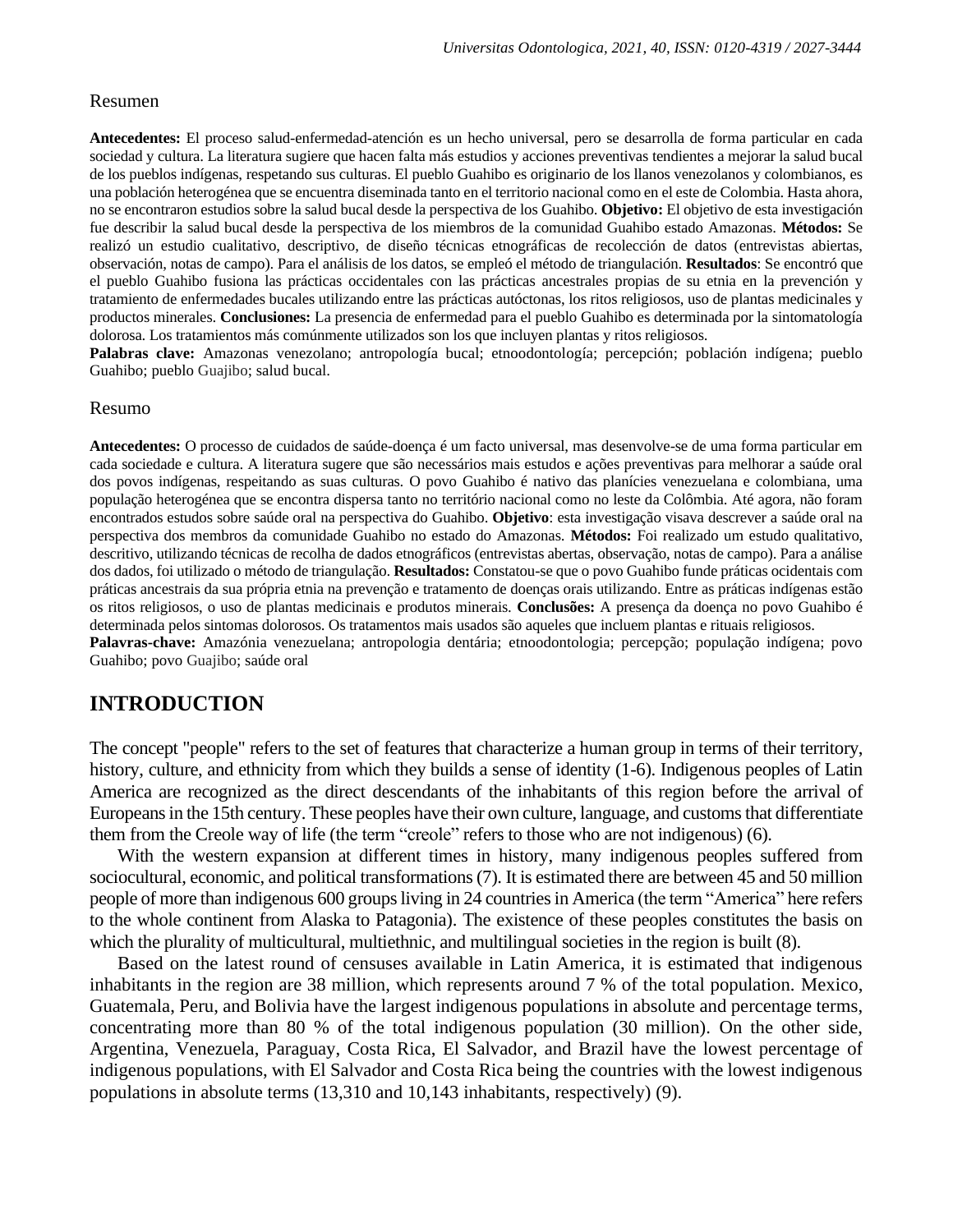In Venezuela, according to the 2011 census, 725.148 people declared to belong to one of the 51 ethnic groups that inhabit the country. Some of the most numerous are: Wayúu, Warao, Kariña, Pemón, Guahibo (Jivi), Kumanagoto, Añú, and Wótjüja (Piaroa) (4). These groups are concentrated in three regions: south (states of Amazonas, Apure, and Bolívar), east (states of Sucre, Delta Amacuro, and Bolívar), and west (state of Zulia).

The Guahibo/Guajibo people are originally from the Venezuelan and Colombian plains. Currently, it is a heterogeneous population that is scattered both in the southeast of the national territory and in the east of Colombia (5). In the state of Amazonas in Venezuela, they are located particularly in the municipalities of Atures, Autana, Atabapo, and Manapiare. Guahibos are established in the basins of the Sipapo, Autana, Cuao, Guayapo, Samariapo, Cataniapo, Paria, Parguaza, Ventuari, and Manapiare rivers; the road axes that connect Puerto Ayacucho, capital of the state of Amazonas, with the port of Samariapo to the south, the middle Cataniapo basin to the east, and the states of Apure and Bolívar to the north (4). In the state of Apure, Guahibos are located in the municipalities of Achaguas, Biruaca, Páez, and Pedro Camejo. In the state of Bolívar, most of the group resides in the municipalities of Cedeño, Gran Sabana, Raúl Leoni, and Sucre, on the banks of the Vichada and Orinoco rivers (from the Guaviare to the Meta river mouths), Tomo, Tuparro, Meseta, Bita, and Alto Capanaparo. In addition, they occupy some smaller channels of these rivers due to their fertility, in contrast to the open plain whose soils are poor in nutrients (2).

The Guahibo society is of the extended matrilocal type, that is, when a man marries, he moves in with his in-laws until he forms his own household. Preferential marriage occurs between cross-cousins (the male preferably marries the mother's brother's daughter), being prohibited between parallel cousins (the male cannot marry the mother's sister's daughter). Marriage is carried out by agreement between the parents of the two young people, with the male having to present a pre- and post-marital service to the father-in-law. In the communities with more contact with the Creole world, especially families living in Puerto Ayacucho, the trend is to adopt Western marriage rules (2).

In Guahibo communities there is no formal political structure. However, there are community chiefs whose functions include maintaining community unity, organizing community work, and serving as liaison with the Creoles. Currently, in each Guahibo community in Autana, Amazonas state, there is a captain and a commissioner. The former is appointed by members of the community and the latter is appointed by the regional government based in Puerto Ayacucho. Community control generally occurs informally, with the family being the nucleus of reference (2).

Traditionally, the cure for most illnesses is provided by the shaman, one of the most important figures within the Guahibo organization. In addition to providing care in cases of disease, shamans participate in divination and interpretation of dreams and in mediation with higher entities (5).

Health is one of the main problems for the indigenous population of Venezuela (4,10-27). Access to health services to receive conventional treatments has been affected by discriminatory national health policies and the state of isolation in which they live (28). Some consider their popular health care practices have allowed this population to survive over time (2,11). For years, they have had a limited access to health care, generating high prevalence of preventable diseases, which is higher than the rest of the population, with high rates of morbidity and mortality.

In addition to the limited access to health services, there is a lack of knowledge of Guahibo's culture and language by the health personnel. This has created communication and attention barriers. Therefore, it is necessary the health professional acts in balance between knowledge, beliefs, and cultural practices indigenous people have about health, disease, life, and death. This could start with a fluid communication, a process in which the knowledge of the indigenous language is key (12).

The Guahibos do not escape this reality. Being immersed in a political, economic, and social system that is alien to their cultural essence, like most of the indigenous peoples of America, they are at a great disadvantage. Many of them do not speak Spanish, or do not know the political and legal order of the Creole society. Likewise, they are discriminated and isolated within the same system in which they are almost involuntarily immersed (5,28).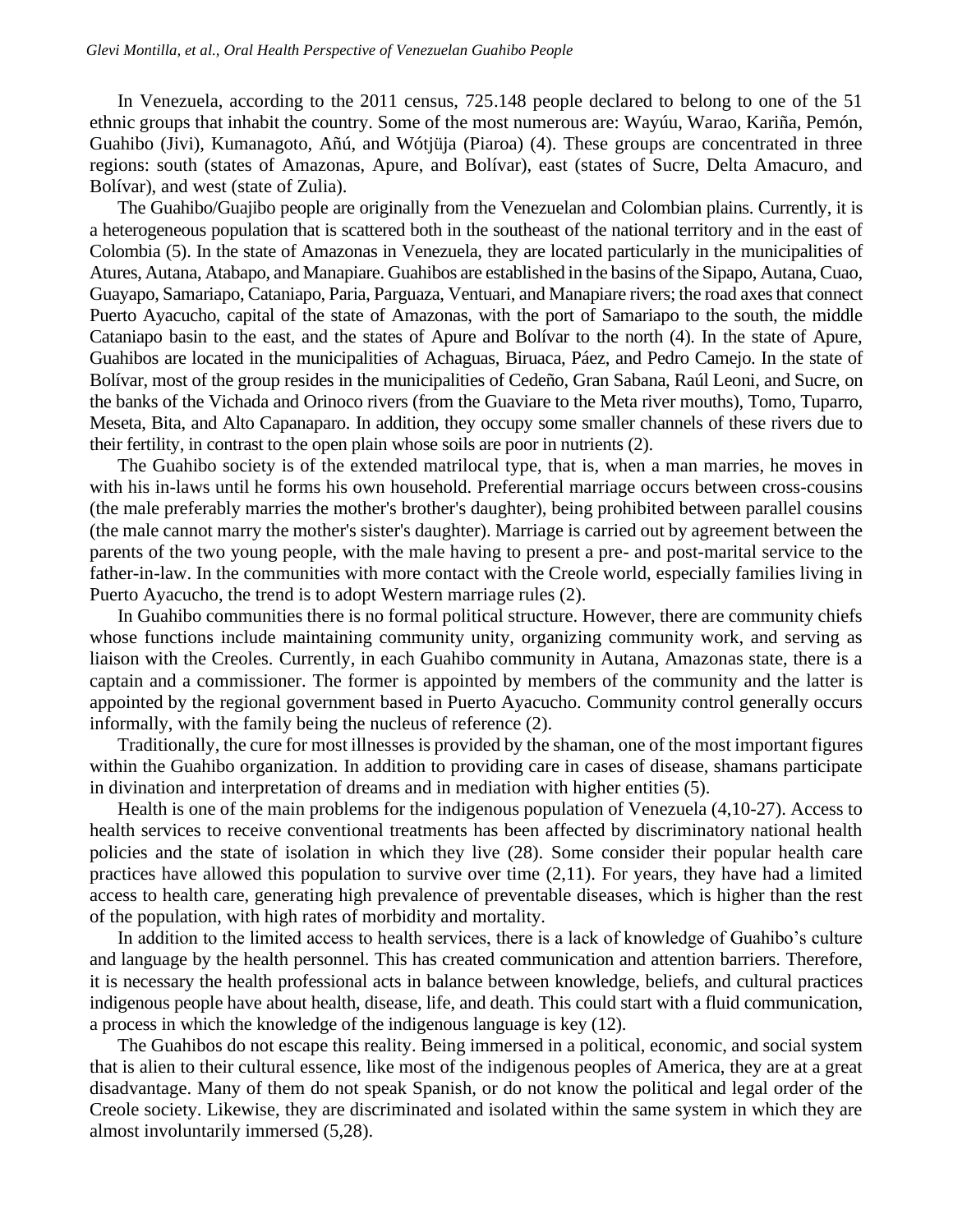The health-disease-care process is understood as a universal fact that is carried out differently in each society. Each culture develops models of care from which it seeks to understand and face the disease and, if possible, recover health (13). This process can be affected by the geographical characteristics of indigenous settlements (14).

There have been some studies on the health of indigenous peoples in Latin America. Among others, the nutritional health of the indigenous population in Peru was studied (15). In Chile, an analysis of interculturalization and competencies in health practices with the indigenous population resulted in the improvement of health centers (16). The factors associated with dental caries and periodontal disease in indigenous peoples of Brazil have been investigated (17,18). In Ecuador, studies looked at the prevalence of caries in indigenous children (19).

In Venezuela, there have been publications on indigenous peoples' health. A study on the chronology and sequence of permanent teeth eruption in Wayúu schoolchildren identified health protective factors related to cultural practices, such as a low rate of premature extractions, prolonged breastfeeding, and consumption of solid foods at an early age (20). Temporomandibular joint dysfunction (TMD) and the chronology and sequence of eruption of permanent teeth of members of Wayúu communities were also studied (21). Another investigation in this indigenous group found a high prevalence of caries, dental fluorosis, periodontal disease, and TMD (22). Another study described communication problems between dentists and indigenous people (23).

Investigations in the dental field have also been reported in Pemón communities (24), as well as in Sanema and Ye'kuana people established in the state of Bolívar (25). In the state of Mérida, the use of medicinal plants for oral health was studied in the indigenous communities of Lagunillas (26). In Delta Amacuro, a study looked at the cultural knowledge on prevention and treatment of oral diseases in the Warao community of Delta Orinoco (10). In the state of Amazonas, analyses have included cultural knowledge on the prevention and treatment of oral diseases in the Wótjüja people of Autana. Those studies have concluded that the knowledge of indigenous peoples is composed of a syncretic practice that contemplates their empirical wisdom through the use of medicinal plants, mineral products, animal products and religious rites, together with conventional dental practices (27).

Health intervention mechanisms are influenced by people's perceptions, which may arise as a syncretism as a consequence of the influence of Western health practices (27). The perceptual process is the highly complex sensory-cognitive mechanism by which the human being feels, selects, organizes and interprets stimuli, in order to better adapt them to their understanding and allows them to subjectively form a coherent and meaningful picture of the real physical world of which they are a part. Thus, it identifies, retrieves, and responds to the information received through the senses (29).

Regarding the health-disease process in the dental field, the perception people have can influence preventive and curative care practices and determine, somehow, its success (10,26,27). The literature reviewed shows the general and oral health conditions of indigenous Venezuelans are precarious (20- 25). In addition, in Venezuela there have been no studies on the oral health of the Guahibo people, particularly, their perception of oral health. Therefore, the present study aimed to analyze the oral health perception of members of the Guahibo community in the municipality of Autana, Amazonas state, Venezuela.

### **MATERIALS Y METHODS**

A qualitative descriptive study with a phenomenological design was carried out. It used observation techniques and interviews with indigenous informants (30). The study sought to characterize a concrete situation indicating peculiar features and distinctive characteristics, from the perspective of the Guahibo community. It reflects, as much as possible, people's reality, their world vision, and situation. We used some ethnographic tools to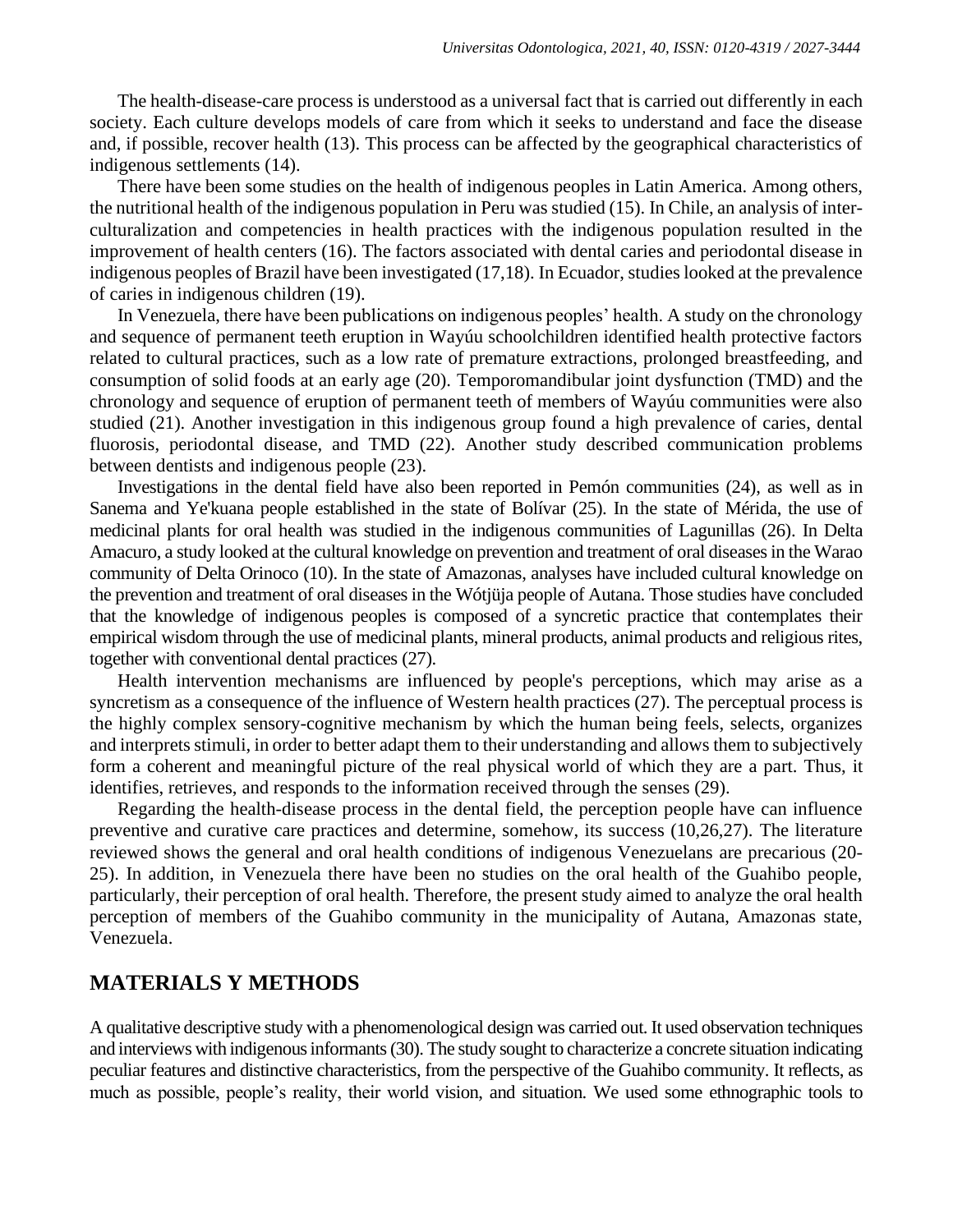describe and interpret events or situations in the natural contexts where they occur, in this case, some Guahibo communities of the municipality of Autana, state of Amazonas, Venezuela.

The study group consisted of 44 people of the Guahibo ethnic group from Isla del Carmen de Ratón, Autana municipality, Amazonas state, Venezuela. They were women, men, older adults, shamans, heads of family and representatives of the ethnicity. The number of participants was sufficient to qualitatively study the perception of oral health in the Guahibo community.

For data collection, ethnographic interview techniques (semi-structured, unstructured, and informal), participant observation, and extensive field notes were used. All interviews and conversations were conducted in Spanish. In the cases in which informants did not speak Spanish, an interpreter helped. The Guahibo language has been classified as independent since it does not have the characteristics of any other native languages of Venezuela (5) (figure 1).

| What diseases have you found in the mouth?                                   |
|------------------------------------------------------------------------------|
| How do you treat dental cavities?                                            |
| Do you know other ways to cure dental cavities? Which ones?                  |
| Have you noticed anything unusual in the mouth?                              |
| How do you treat bad breath?                                                 |
| Which mouth diseases have you had?                                           |
| What have you done to get better?                                            |
| Why do you get it pulled out [the tooth]?                                    |
| What else can be done to avoid pulling it out [the tooth]?                   |
| What do you do to avoid having dental cavities?                              |
| Besides, toothbrushing, what else do you do to avoid having dental cavities? |
| Which mouth diseases have found more often among people from here?           |
| What causes pain?                                                            |
| How can a decayed tooth be treated?                                          |
| What do you do to avoid getting decayed teeth?                               |
| Besides toothbrushing, what else do they do to have healthy mouths?          |
| Which plants and natural products do they use?                               |
| Which other mouth diseases do they know?                                     |
| Have you been to a dentist?                                                  |
| Why have you seen the dentist?                                               |
| Which mouth problems have you had?                                           |
| Why did your teeth hurt?                                                     |
| What do you do when there is food between your teeth?                        |
| What does the community do to avoid having mouth illness?                    |
| What have you done to reduce pain?                                           |
| What does the community do to treat mouth diseases?                          |
| At home, besides toothbrush, what else do you use?                           |
| How do you cure bleeding in the mouth?                                       |
| When they have tooth pain, what do they use?                                 |
| FIGURE 1                                                                     |

Questions Used in the Interviews Source: the authors.

The data collection instrument was the transcription book of the recorded interviews. For the interviews/conversations, interviewers first asked broad questions in Spanish, which sometimes were translated into Guahibo, to identify interviewees' perceptions of oral health. Then, more specific questions were asked to help the interviewer get an idea of interviewees' viewpoints in terms of risk factors, methods to prevent diseases, treatments used, and expectations or care needs, depending on the responses, until the conversation was limited to more precise content. There was not a standardized questionnaire and questions varied from one interviewee to another.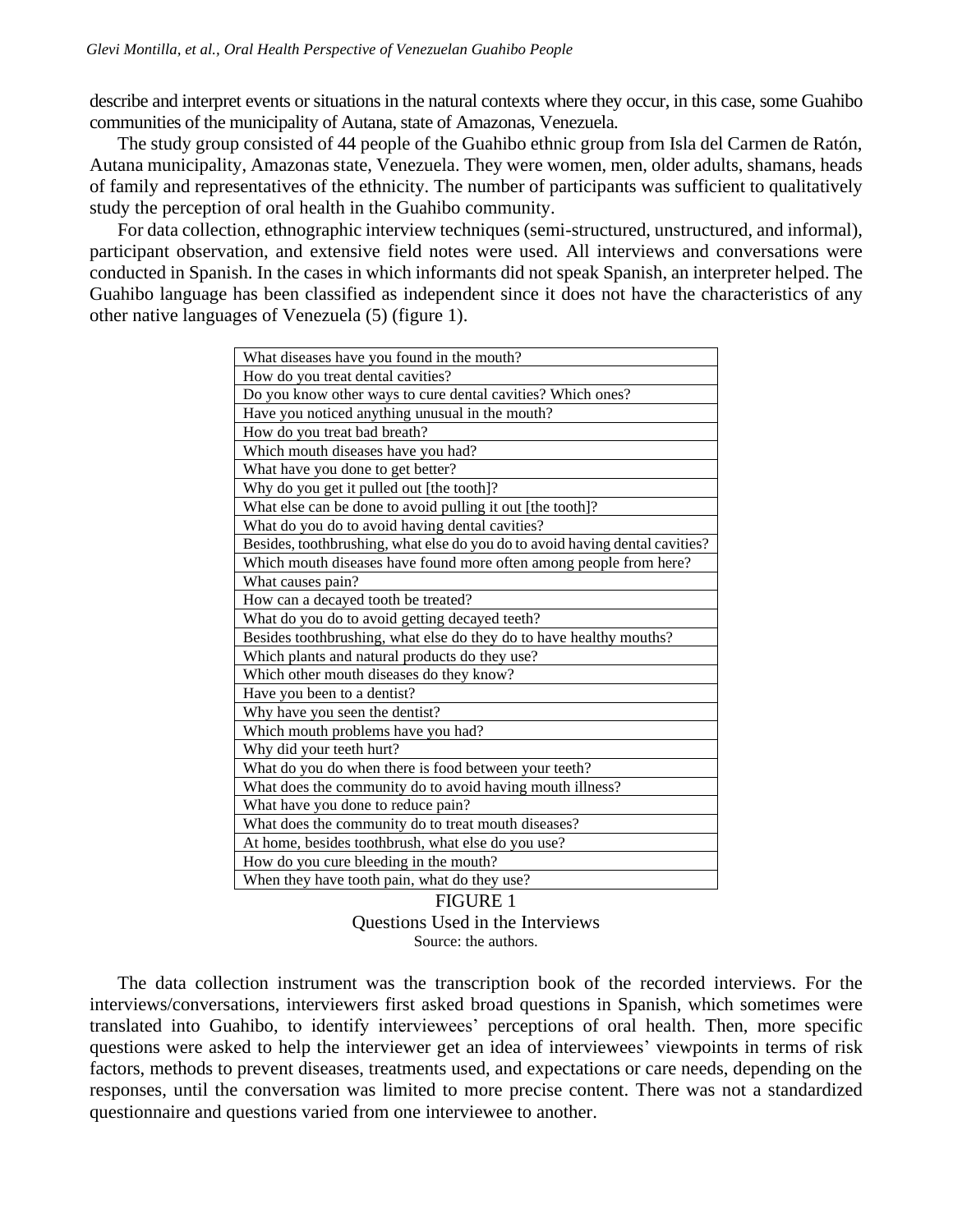Other resources used during the interviews included a camera, a voice recorder, a laptop, a notebook, clinical records, a pencil and, occasionally, an interpreter.

# **Procedures**

First, there was an immersion phase to collect general information, share it with community members, learn about their social and cultural structure, and explore types of health services available to the community. In this phase, we collected as much information as possible about the community, visited the place to observe its dynamics and take field notes, and spoke with key members to learn more about the community. In the same way, we collected information in the rural outpatient center about the frequency of dental visits and their relevance, as well as most frequent reasons for consultations as a sort of epidemiological screening. Afterwards, the immersion consisted of visiting the communities and selecting the members who were willing to participate in the study.

In the second phase, we carried out observations, interviews, and preliminary data analysis. Once finished the collection, we carefully reviewed and organized the data, listened to the recordings, and transcribed the interviews along with the field notes, which consisted of reflective comments by the researchers, their perceptions of direct and indirect observations, and/or bibliographic references that helped explain observations, all this taking into account the research objectives.

### **Data Analysis**

To increase trustworthiness and reliability, the findings were triangulated. According to Berg (31), triangulation refers to the combined use of different modalities (usually three) during the study of a phenomenon: sources of information, data collection techniques, moments, places, theories, and researchers, among others. This method is interpreted as a means to measure reliability and validate the data by combining different strategies to obtain a better representation of reality. Berg (31) proposes four modalities of triangulation: data triangulation, investigator triangulation, theory triangulation, and methodological triangulation. For this study, we used data-related triangulation was used, which consisted of the combination of data sources and techniques, moments, places, informants and conditions. Only the coinciding and recurring content from the interviews to the members of the Guahibo community was selected. Then, findings were grouped, classified, categorized and conceptualized.

Moreover, we used the constant comparison method (32) for data analysis, considering three complementary perspectives: open, axial, and selective. For the open analysis, general themes and global concepts were identified and grouped into general categories. Likewise, the axial analysis consisted of identifying, within the general group, patterns and subcategories supported by the evidence. Finally, the selective analysis was useful to identify key patterns and elements, and thus select representative examples from each category.

# **RESULTS AND DISCUSSION**

44 members of the Guahibo ethnic group participated in this study. They belonged to the communities of Isla del Carmen de Ratón, Autana municipality, Amazonas state. 24 participants were males, of whom 21 were farmers and fishermen and 3 community leaders or representatives of the ethnicity. The other 20 participants were women; 2 of them were household heads or representatives of the ethnic group and 18 did housework. Their ages ranged from 15 to 65 years.

Up next, we present the findings obtained in the field work. They are organized taking into consideration the categories on the perceptions generated from the analysis: prevention and treatment of oral diseases, recognition of oral diseases, and need for dental care.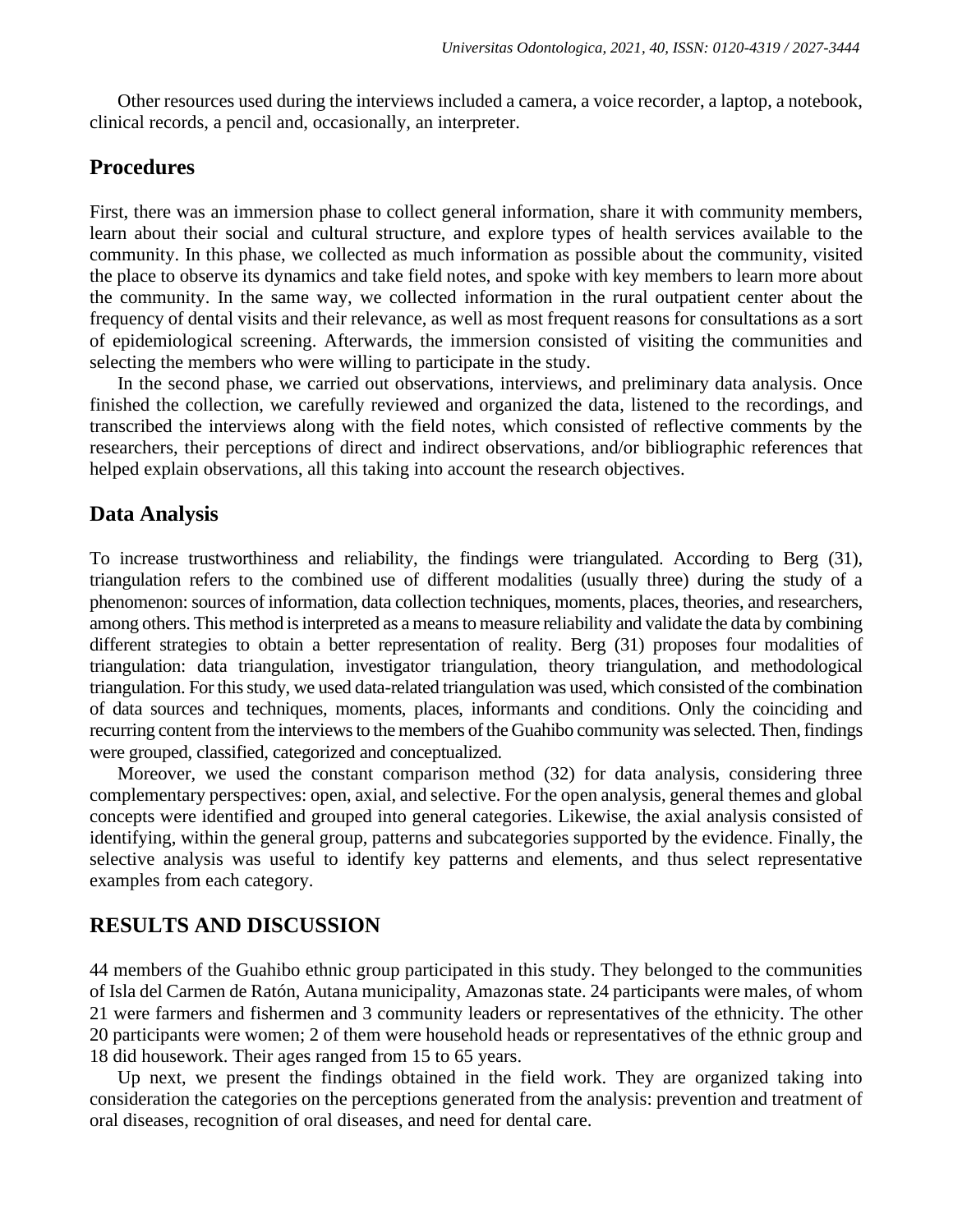### Prevention and Treatment of Oral Diseases

Historically, the Guahibo people have implemented different oral hygiene techniques, generally associated with indigenous cultural practices, due to their geographical location, which makes it difficult for them to access conventional dental care. Since ancient times, they learned to use natural methods with the tools available, using medicinal plants, products of animal origin, minerals, and mythicalreligious practices carried out by the shamans of their communities. They consider they have shown to be highly effective in caring for their health, which has allowed them to survive over time.

# **Comprehensive Oral Hygiene Practice**

The Guahibo community takes their oral hygiene as a preventive method with great importance, combining conventional Western techniques, such as the use of toothbrush and toothpaste, with the indigenous methods learned by their ancestors. This may be due to the influence of Creoles in their region, or because the foods they eat are no longer the same they used to consume in the past. Among the natural methods, they use infusions of plants and roots typical of the region as mouthwashes; wooden toothpicks to replace the toothbrush to clean food residues; and sand as an abrasive to clean the teeth. Moreover, some interviewees acknowledge using oral hygiene techniques as a preventive measure:

- 1. I brush three times a day and, when we don't have a brush, we use a plant that is cooked and rinse with that water.
- 2. I brush and, when I don't have a toothbrush, I clean with a toothpick.
- 3. My grandfather prepares a water made of wood, which prevents diseases and cavities.
- 4. They used to chew *capi*, which is a bitter root that helped preserve teeth healthy. Currently, we use toothpaste and toothbrush and, if we have it, mouthwash.
- 5. I use mouthwash, wash well, and brush my teeth.
- 6. We use toothbrush and toothpaste and, when there is no toothpaste, we do not use anything; we brush every day twice a day in the morning and in the afternoon.
- 7. With fresh water if there are no brushes. When we buy, each one has one and they brush 3 times a day.

As seen in these excerpts, the Guahibo people are aware that they must clean their teeth daily. They even state using toothpaste, toothbrush, and mouthwash. However, when they do not have these tools, they use their own methods to perform oral cleaning, as shown in examples 1-4. This is similar to what was found in studies on oral health in Venezuelan indigenous communities of Delta Amacuro (10), Lagunillas, Mérida (26), and Amazonas (27). It also coincides with the findings of a study on alternative oral hygiene techniques in the community of Los Nevados, Mérida state (33), in which most participants stated they used toothpicks to remove food remains that were between the teeth and caused some kind of discomfort.

In addition to using Western techniques in conjunction with those of their own culture, the interviewees consider avoiding or reducing the consumption of cariogenic, sweet food in their daily diet as a preventive measure.

- 8. Not to eat much sweet.
- 9. Brushing because there are no dental offices here, not eating so many sweets.
- 10. I brush my teeth and try not to eat candy.

Water has also been fundamental as a preventive measure when they do not have the necessary materials to perform oral hygiene in a conventional way. In a study carried out in Los Nevados (34), participants stated they did not use any instrument to clean their teeth; they usually rinsed their mouths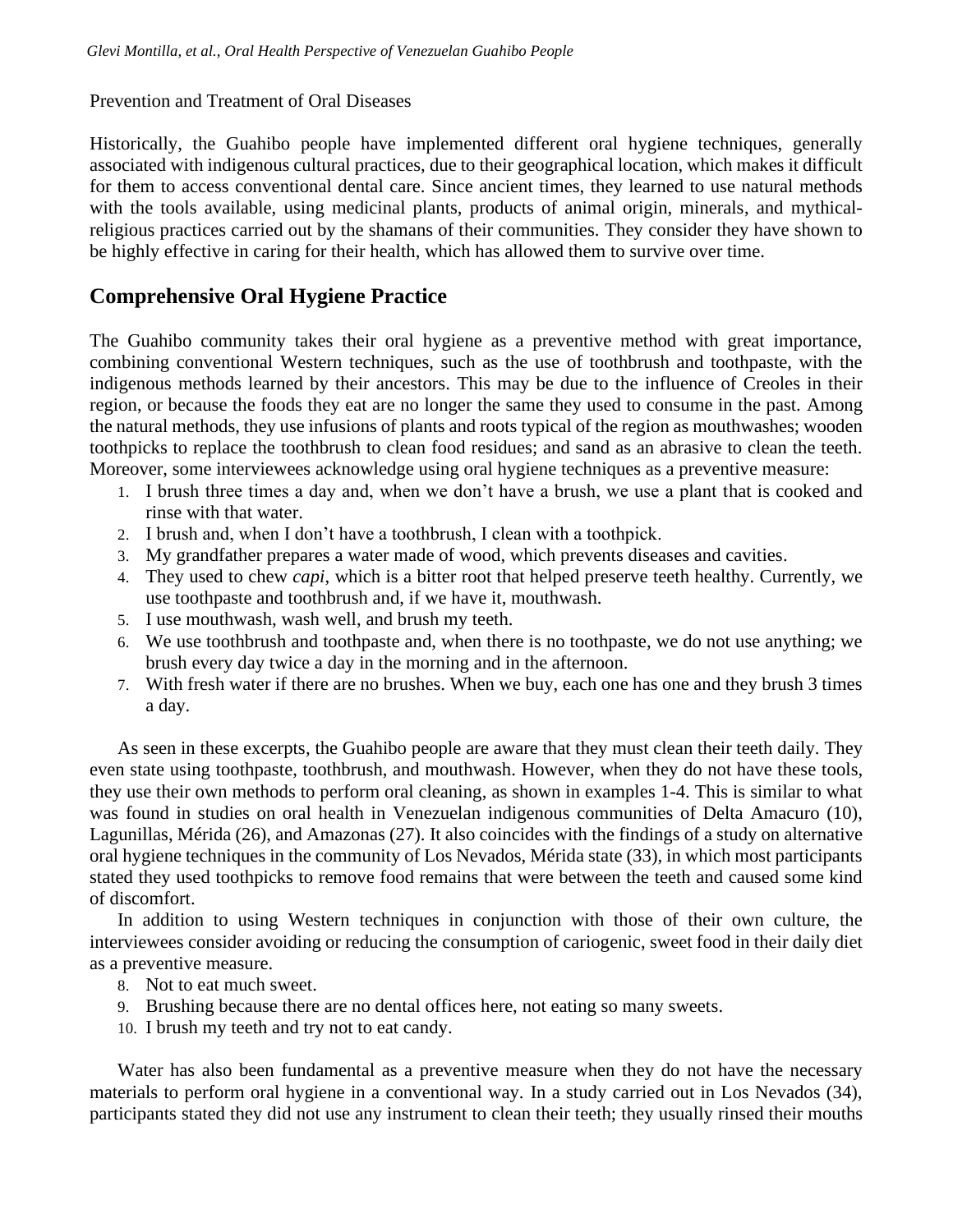just with water; thus they were able to remove food debris from their mouth. The practices reported in studies on oral health in the Warao indigenous community of the Orinoco Delta (10) and Wótjüja from Autana, Amazonas (27) are also similar.

In this case, the interviewees do not think that using only water for their oral hygiene is sufficient. However, they do declare to consider it as a useful resource in the case of not having the most commonly used tools, as expressed in the following testimonies:

- 11. We brush and, when we do not have a toothbrush or toothpaste, we rinse with warm water.
- 12. We use toothbrushes, otherwise just water.
- 13. I don't use anything; I just rinse with water. I don't have a toothbrush.
- 14. We clean with toothbrush, when we have, and water.

It is evident that this community has been influenced by Western oral health methods, since they have knowledge about the use of toothbrush, toothpaste, and rinses, including how often teeth must be brushed daily. Possibly, these findings are related to immersion activities in these communities, reinforcing the much used talks, brushing technique practices, in schools or sometimes during home visits. Prevention activities have always been among the most effective since they seek to minimize the increase in morbidity of oral diseases and, in turn, the need for dental treatment. On the other hand, clinical results show that oral health is poor, which suggests that the activity is infrequently reinforced, possibly because this community is located in areas of difficult access limiting immersions by the dental team, or that members of the community have to travel to distant centers to receive dental care.

Therefore, a strategy emerged, on the part of the medical and nursing team, to train a little more in depth, a member of the community who is interested in learning basic knowledge, to collaborate in simple aspects of general health of the indigenous people of the region. Likewise, the initiative of instructing on basic oral hygiene and caries prevention knowledge arose to be complemented with recommendations on diet and oral health, and correct application of toothbrushing techniques, which results helpful for routine oral health promotion activities.

# **Interculturality in Dental Treatment**

Regarding the treatment of injuries and illnesses, the Guahibo people treat illnesses regardless of the diagnosis, with water being again the common denominator in their daily practices. They combine it with mythical-religious practices, as highlighted in the following excerpts:

- 15. There are people in the community who pray the water [i.e., blessing the water with a prayer]; you drink it, and the pain subsides. If not, at the hospital you receive medicine to calm the pain.
- 16. Water is prayed and blown; the shaman gives it to you, and you take it to get rid of the pain.

During the visits to the community, we had the opportunity to witness the ritual in which a shaman "prepared the water" to be used for therapeutic purposes. In this regard, thanks to the transculturation process to which the Guahibo people are exposed, due to continuous contact with Creoles, they share knowledge, and it is evident that they know how to merge their traditional practices with Western treatments. They go to the nearest health centers when they require it, either to the public centers provided by the State's health network or to private clinics if they can afford them, as can be seen in the testimonies below:

- 17. Well, I go to Ayacucho, if necessary, when I have a discomfort.
- 18. We go to the shaman, or we go to the dispensary; they give us a painkiller there.
- 19. I don't know of natural remedies for that; we go to the clinic to get something.
- 20. Sometimes we have to go to the hospital in Ayacucho.
- 21. We go to the health center; if what you have is more serious, you go to Ayacucho.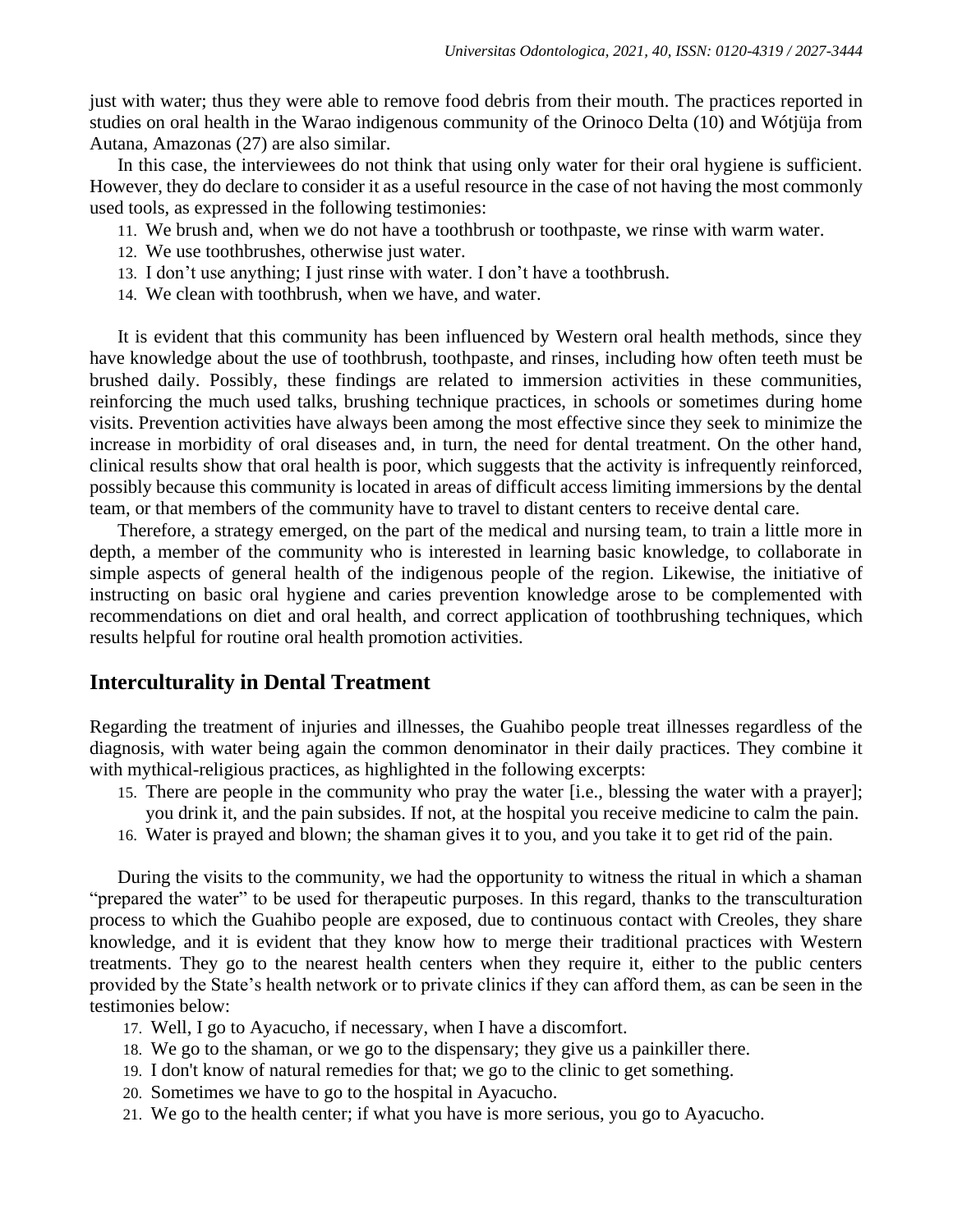# **Use of Medicinal Plants and Religious Rites**

The Guahibo people employ medicinal plant-based therapies they have learned culturally from their ancestors. They use leaves, stems, sap, roots, and religious rites provided by shamans or elderly specialists within the ethnic group, all with the aim of reducing symptoms (26,33-36). This is what the informants affirm:

- 22. [The person] goes to the healer or shaman; depending on what you have, herbs are searched.
- 23. We take a plant called *carretolendo*; the leaves are boiled with a little salted water, and we rinse our mouths with that.
- 24. You take herbs or medicine; *Rayo* ointment is applied with a cotton ball where it hurts.
- 25. For the toothache there are prayers the shaman makes, and the pain is calmed; just one time is enough; or the toothpaste is prayed and then applied where it hurts, and pain goes away.
- 26. We go to the health center to receive medicines. If not, we cook our herbs; there is one called *mata bachaco*. Another is called *caña la india*, which is used with another plant. If not, the shaman does some prayers.

## *Mangifera indica L*

The Guahibo people affirm to use *Mangifera indica L* leaves, commonly known as mango tree. Some report mention the use of extracts of *Mangifera indica L* leaves and stems that have been used in traditional medicine as an analgesic for the treatment of dental pain and other kinds of aches. This finding coincides with previous studies that have also identified the therapeutic use of this plant (26,38).

- 27. We look for the grandfather who prepares the remedy; they give us natural medicines such as lemon sprouts, mango sprouts.
- 28. In my case, we take the most tender mango leaves; they are cooked and then rinse the mouth or do gargles; also the shell of *merey* serves to heal.

# *Musa x paradisiaca* **(plantain)**

*Musa x paradisiaca* is a herbaceous plant known as a plantain bush or *platanote*, which is cultivated par excellence in tropical climates, mainly for the consumption of its fruit. It is known for its medicinal effects for the treatment of diarrhea. On the other hand, some studies indicate that, in addition to the fruit, the rhizome, the axis of the inflorescence located within the stem, is used (39). Within the wisdom of the Guahibo culture, this plant is used to treat toothaches is contemplated:

- 29. There is a plant that we call platanote that produces a milk and is applied as a painkiller where it hurts.
- 30. We go to the shaman who prays until we get cured; we drink platanote that they pray or make a balsam with the prayed leaves.

# **Medicament Intake**

The influence of Western medicine in certain towns is very noticeable, with medicament therapy being one of the first options for some the Guahibo people. This is due to some health education practices or the distribution of drugs through government operations or by non-governmental and religious organizations. In addition, Western treatments are effective for them because they rarely fail, perhaps only in cases of misdiagnosis. However, despite being an option, it is not always within their reach.

- 31. Sometimes we take pain pills, not home remedies.
- 32. We take pills.
- 33. We take amoxicillin or something for healing.
- 34. We take painkillers.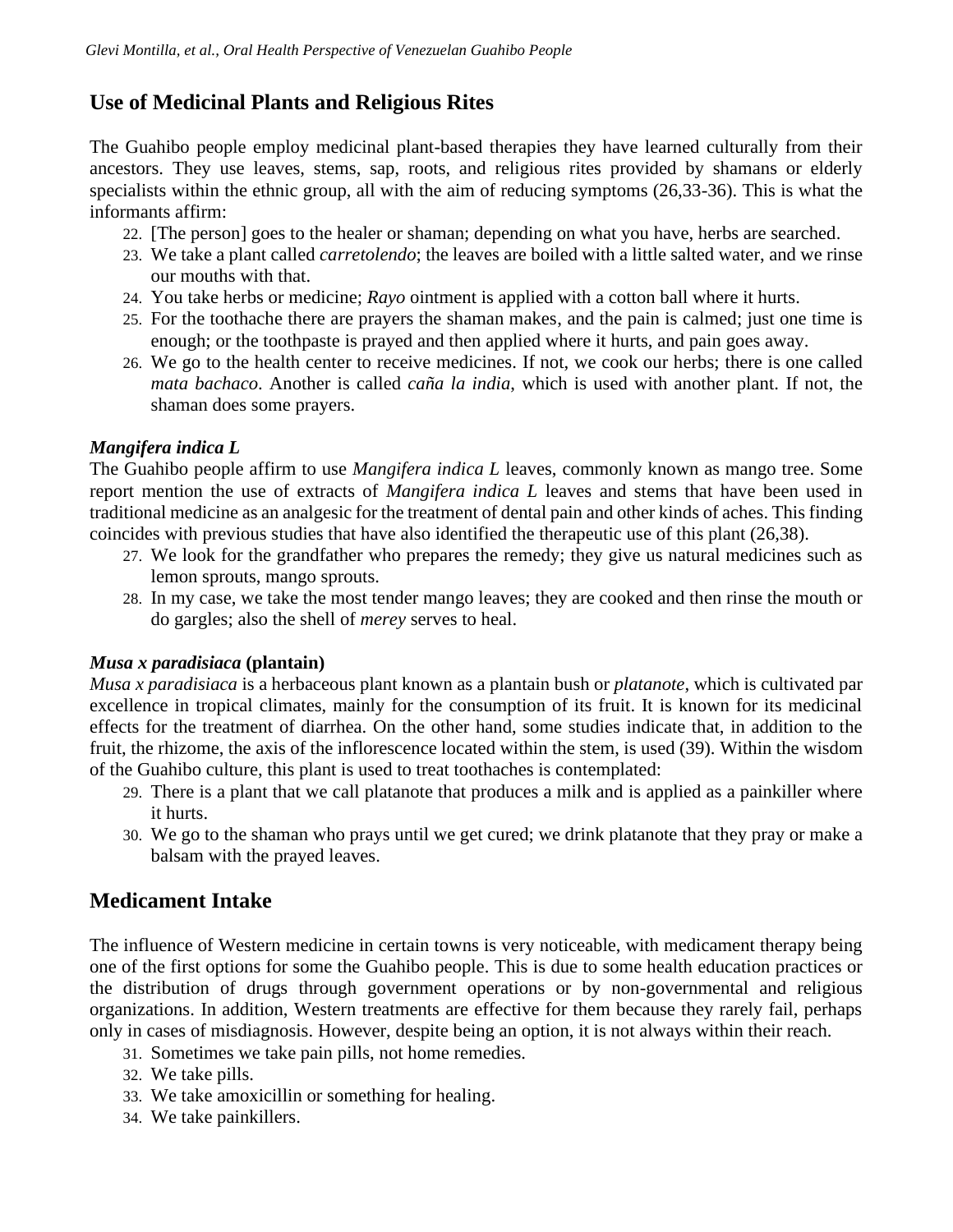These findings are consistent with a study carried out in the Wótjüja community of the municipality of Autana, Amazonas state (27), in which some interviewees stated taking medicaments as the first option when facing symptoms of illness.

### **Diagnosis of oral diseases**

In the Guahibo community, someone is mainly seen as sick when there is pain involved. Without pain, there is no disease, and this is expressed by the following testimonies:

- 35. The only one that I know is tooth ache.
- 36. Pain when I eat because there are food residues between my teeth.
- 37. Tooth pain and tooth cancer.
- 38. Tooth pain and children get a White thing that goes out of their lips.

As seen in these testimonies, the presence of pain for the members of the Guahibo population is the main indicator of illness, for which they seek medical attention. They can see the shaman or selfmedicate. However, there are other symptoms, such as cavities, bleeding gums, halitosis, ulcers, and oral warts that also alert them of the presence of a disease.

- 39. I know I am sick because I don't feel well when I have a tooth decayed in my mouth.
- 40. Gum bleeding, in the teeth, and when losing teeth.
- 41. Bad breath, cavities, sores, gum bleeding, and sores on the tongue.
- 42. Sores on the lips and cavities.
- 43. Sores on the lips, decayed molars, warts, and bleeding gums.

This coincides with the findings of the study with the Wótjüja, which showed members of this ethnic group do not recognize being sick unless there is the presence of pain as a result of a pathology. Any other symptomatology is considered normal (27). Likewise, a study with the Warao community in the Orinoco Delta indicates they only pursue treatment of the symptoms and not the disease itself. Waraos also consider that asymptomatic lesions are normal or not pathological since they do not cause discomfort (10).

# **Need for Care**

The indigenous peoples of Venezuela have some of the most serious health problems in the entire country; Guahibos are no exception. This is due, in part, to the isolation in which they live, a lack of knowledge of Guahibos' culture and language, and ignorance of Creoles regarding Guahibos, on the one hand, and the community's ignorance of conventional treatments, on the other. Furthermore, discrimination negatively affects Guahibos (28). This results in the absence of medical-dental care for the members of these communities. Most have never seen a dentist or, if they have, it has been when health care teams reach the community. Only a few have attended a hospital to receive care. This is because communities are located far from urban centers. They cannot afford to commute.

- 44. No, To be treated it is necessary to go to the health center.
- 45. No, I've never been to one because they are not close.
- 46. Because we do not have a dental office nearby and there is not enough money to go to a clinic.

The testimonials above show how some members of the Guahibo community have never attended a dental office, arguing mainly that the hospital is distant, and they cannot afford to travel. For this reason, they value medical-dental care services when offered in the same community (28).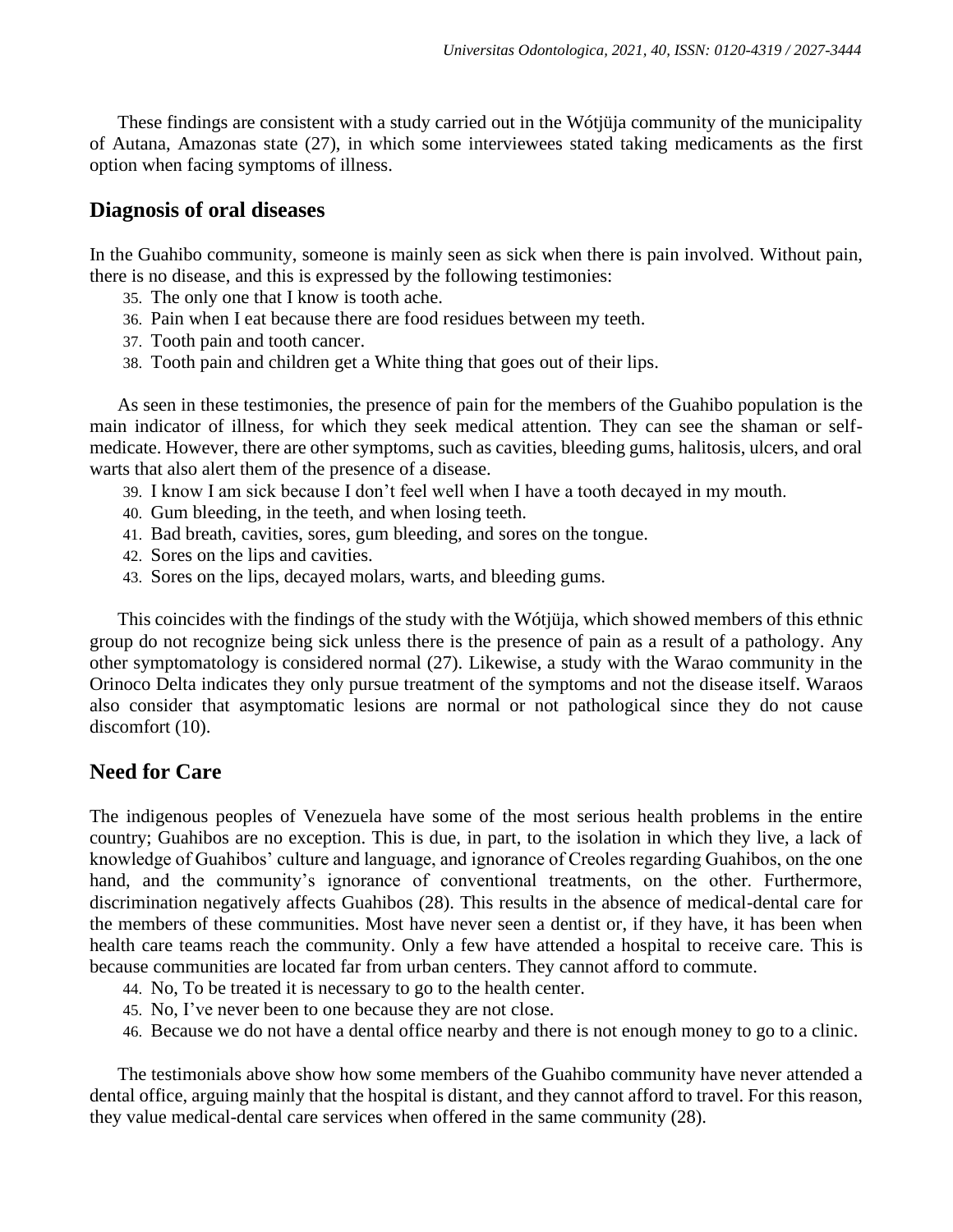- 47. We take advantage when there are dental care days here.
- 48. This is my first time because it's here in the community; I come to get a rotten tooth pulled out. Otherwise, it is too far for me.

Moreover, we observed there is a lack of necessary means to preserve health, which led us to think the government has not invested enough in this issue. Hence, the community lacks adequate medicaldental care and must decide between moving to other locations to get care or taking care of themselves through their cultural or empirical practices about health (27,28).

To finish, it is key to think interculturality in health is a under-construction concept that causes confusion among health professionals due to the limited training in anthropology in medical schools. Interculturality in health requires a paradigm shift in medical practice that can be included to recover classical medical tradition, which was put aside by the biomedical approach in the 19th century (40).

## **CONCLUSIONS**

The most commonly used method preventive oral health in the Guahibo community of Autana is toothbrushing or, lacking it, rinsing the mouth with water, which is the common denominator in terms of preventive measures.

Guahibo people, on the prevention and treatment of oral diseases, combines Western with the ancestral practices, using religious rites, plants, and mineral products.

The presence of disease is determined by the existence of pain.

The most commonly used treatments include plants and religious rites.

### **RECOMMENDATIONS**

For future qualitative studies with the Guahibo community, it is necessary to spend more time collecting data to achieve ethnographic depth, including a period of immersion to become more accepted by the community members and more meaningful findings.

Moreover, the researcher ideally should have knowledge of the Guahibo language or, at least, have an interpreter who is a member of the community.

Due to the oral health care needs of the Guahibo community, it is necessary to design permanent medical and oral health care programs, to contribute to improve their quality of life.

Because of the difficulty to commute by dental personnel to the community and/or Guahibos to attend dental health care centers, we recommend training some members of the community as oral health care promoters.

Prevention and primary oral health care practices directed at the Guahibo people should respect their worldviews. Educational and therapeutic practices should harmoniously and respectfully link both perspectives, Western and indigenous.

#### **REFERENCES**

- 1. Glick M, Williams DM, Kleinman DV, Vujicic M, Watt RG, Weyant RJ. A new definition for oral health developed by the FDI World Dental Federation opens the door to a universal definition of oral health. J Am Dent Assoc. 2016 Dec; 147(12): 915-917.<https://doi.org/10.1016/j.adaj.2016.10.001>
- 2. Amodio E, Pérez G, Poblete C. Pautas de crianza del pueblo Piaroa de Venezuela. Caracas, Venezuela: UNICEF; 2006.
- 3. Vinding D, Mikkelsen C. El mundo indígena 2016. Copenhague, Denmark: IWIGIA; 2016.
- 4. Instituto Nacional de Estadística (INE). La población indígena de Venezuela: Censo 2011. Caracas, Venezuela: INE; 2013.
- 5. Gaona M, Aguilar T, Tarazona D, Mosonyi E, Alonso J, Colmenares H. Pueblos indígenas de Venezuela, Jivi (Guahibo). Caracas, Venezuela: Santillana; 2009.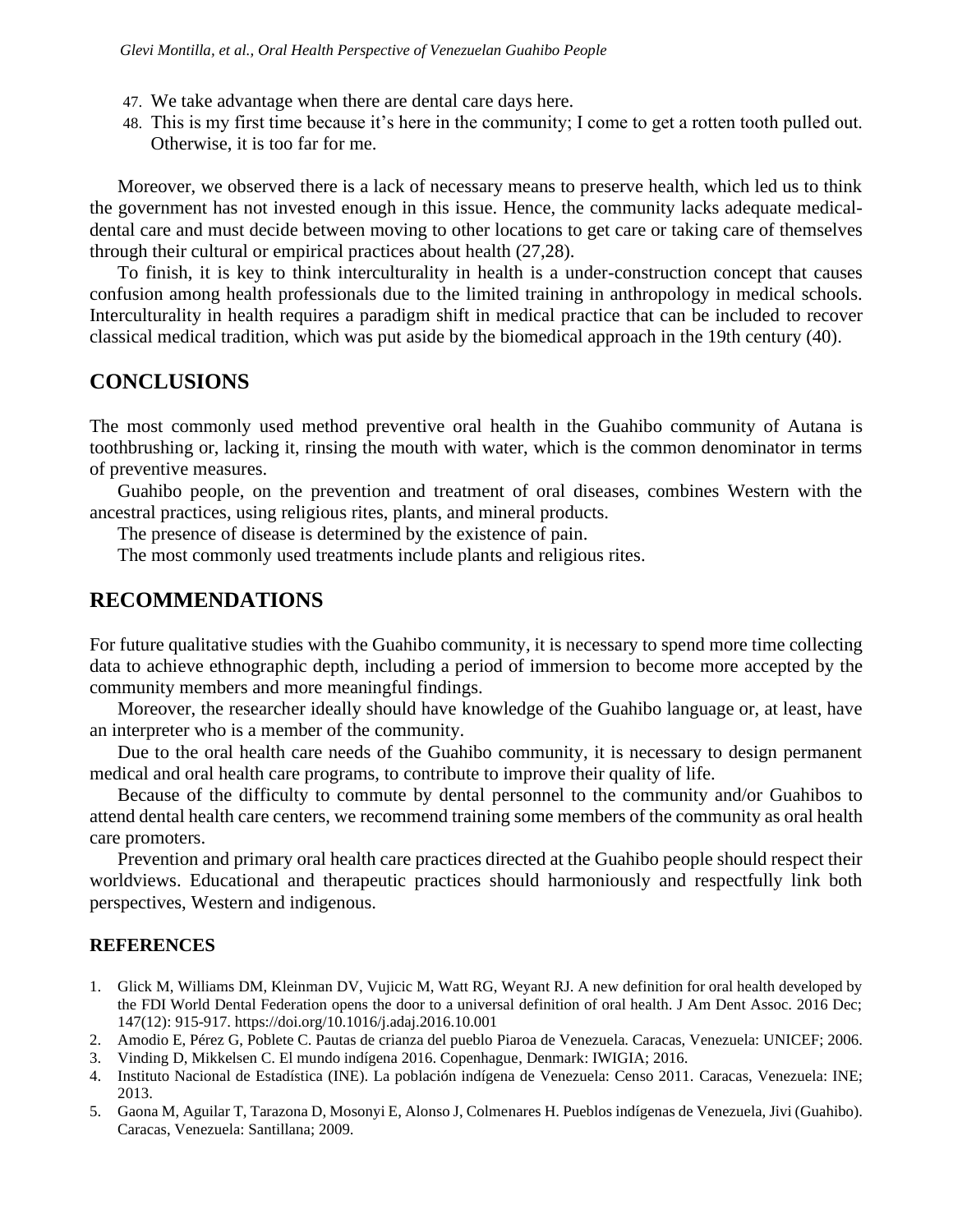- 6. Bello Á, Rangel M. La equidad y la exclusión de los pueblos indígenas y afrodescendientes en América Latina y el Caribe. Rev CEPAL. 2002; 76: 39-45.
- 7. Tsai C, Blinkhorn A, Irving M. Oral health programmes in indigenous communities worldwide-lessons learned from the field: a qualitative systematic review. Community Dent Oral Epidemiol. 2017 Oct; 45(5): 389-397. <http://doi.org/10.1111/cdoe.12302>
- 8. Di Fabio J, Almeida R, Quizhpe F. La salud de los pueblos indígenas de las Américas: conceptos, estrategias, prácticas y desafíos. Ecuador: Organización Panamericana de la Salud; 2007.
- 9. Comisión Económica para América Latina (CEPAL). Los pueblos indígenas en América Latina [Internet]. Washington, DC: CEPAL; 2014[. https://www.cepal.org/sites/default/files/publication/files/37050/S1420783\\_es.pdf](https://www.cepal.org/sites/default/files/publication/files/37050/S1420783_es.pdf)
- 10. Millán AR, Morales OA, León MA, Bermúdez JR. Saberes culturales sobre prevención y tratamiento de enfermedades bucales en la comunidad Warao del delta del Orinoco. Rev Venez Investig Odont IADR. 2017; 5(1): 5-28.
- 11. Amodio E, Ibarrola D. Las pautas de crianza del pueblo Jivi de Venezuela. Caracas, Venezuela: UNICEF; 2006.
- 12. Amodio E. Culturas Indígenas de Venezuela. Caracas, Venezuela: Globe; 1998.
- 13. Cetti AA. La salud intercultural mapuche a través del tamiz de la gubernamentalidad. Un estudio de caso. En: 3ras. Jornadas de Historia de la Patagonia, Bariloche, Argentina: 6-8 de noviembre de 2008.
- 14. Zelocuatecatl Aguilar A, Sosa Anau N, Ortega Maldonado M, Fuente Hernández J. Experiencia de caries dental e higiene bucal en escolares de una comunidad indígena del estado de Oaxaca. Rev Odontol Mex. 2010; 14(1): 32-37.
- 15. Huamán-Espino Lucio, Valladares E C. Estado nutricional y características del consumo alimentario de la población Aguaruna. Amazonas, Perú 2004. Rev Perú Med. 2006 ene; 23(1): 12-22.
- 16. Hasen Narváez F N. Interculturalidad en salud: competencias en prácticas de salud con población indígena. Cienc y Enferm. 2012; 18(3): 17-24. <https://dx.doi.org/10.4067/S0717-95532012000300003>
- 17. Alves Filho P, Santos RV, Vettore MV. Fatores associados a cárie dental e doença periodontal em indígenas na América Latina: revisão sistemática. Rev Panam Salud Publica. 2014; 35(1): 67–77.
- 18. Marçal E, Nicolas F, Gaetti E, Hespanhol D, Lima E, Schweitzer C, et al. Evaluation of oral health in a community of native Brazilians of the Umutina Reservation, Mato Grosso State. Int J Odontostomatol. 2011; 5(1): 59–6[3.](http://dx.doi.org/10.4067/S0718-381X2011000100009) <http://dx.doi.org/10.4067/S0718-381X2011000100009>
- 19. Marçal Vieira EM, Raslan SA, Wahasugui TC, Avila-Campos MJ, Marvulle V, Gaetti-Jardim Júnior E. Evaluation of Oral Health in a Community of Native Brazilians of the Umutina Reservation, Mato Grosso State. Int J Odontostomatol*.* 2011; 5(1): 59-63.<http://dx.doi.org/10.4067/S0718-381X2011000100009>
- 20. Medina W, Hurtig AK, San Sebastián M, Quizhpe E, Romero C. Dental caries in 6-12-year-old indigenous and nonindigenous schoolchildren in the Amazon basin of Ecuador. Braz Dent J. 2008; 19(1): 83-86. [http://dx10.1590/s0103-](http://dx10.1590/s0103-64402008000100015) [64402008000100015](http://dx10.1590/s0103-64402008000100015)
- 21. Morón BA, Santana Y, Pirona M, Rivera L, Rincón MC, Pirela A. Cronología y secuencia de erupción de dientes permanentes en escolares Wayúu. parroquia Idelfonso Vásquez. municipio Maracaibo - estado Zulia. Acta Odontol Venez. 2006 ene; 44(1): 31-37.
- 22. Fasanella M, Machado ME. Disfunción temporomandibular en las etnias indígenas, afrodescendientes y criollas del estado Zulia. Un enfoque desde la epidemiología crítica. Cienc Odontol. 2011; 8(1): 7–22.
- 23. Morón BA, Rivera VL, Rojas de Rivera F, Pirona M, Santana Y, Suárez I, Portillo J. Aportes al estudio de la epidemiología bucal del Wayúu. Cienc Odontol. 2004 ene-jun; 1(1): 18-29.
- 24. Medina L. Dificultad comunicacional entre los profesionales de odontología y los pacientes indígenas. Cienc Odontol. 2011; 8(2): 132-140.
- 25. Guerra ME, Martín A, Mata M, Montes A, Sougbe R, Villarroel Dorrego M. Hiperplasia epitelial multifocal estudio en un grupo de niños indígenas venezolanos. Acta Odontol Venez. 2007 Sep; 45(3): 426-428.
- 26. Navarro L, Ordaz K, Lacruz B, Moret Y. Prevalencia de la hiperplasia epitelial focal en pacientes de las étnicas Sanema y Yekuana. Estado Bolívar. Venezuela. Acta Odontol Venez. 2006 dic; 44(3): 364-370.
- 27. Noguera AD, Urdaneta Guillen AY, Mo, León Camacho MA, Morales OA. Etno-odontología: Uso de plantas medicinales por los pueblos indígenas de Lagunillas, Mérida, Venezuela. Acta Odontol Venez. 2020; 58(2): 1-12.
- 28. Sánchez E, Meza S, León MA, Morales O, Marin E. Saberes culturales sobre la prevención y tratamientos de enfermedades bucales en el pueblo Wótjüja del municipio Autana, estado Amazonas, Venezuela. Rev Acta Bioclin. 2019; 9(17): 1-22.
- 29. Morales OA. Una mirada crítica a la atención odontológica en comunidades indígenas venezolanas: realidades, experiencias y perspectivas desde la Universisdad de Los Andes. Rev Venez Investig Odontol IADR. 2017; 5(1): 1-4.
- 30. Munkong R, Juang B. Percepción auditiva y cognición. IEEE Signal Processing Magazine. 2008; 25(3): 98-117. htt://dx.doi.org/10.1109/MSP.2008.918418
- 31. Hernández R, Fernández C, Baptista L. Metodología de la investigación. 6ta. Edición. México: McGraw-Hill; 2010.
- 32. Berg BL. Qualitative research methods for the social sciences. 4ta edition. California: Allyn and Bacon; 2001.
- 33. Glaser BG, Strauss AL. The discovery of grounded theory: Strategies for qualitative research. London, UK: Aldine; 2017.